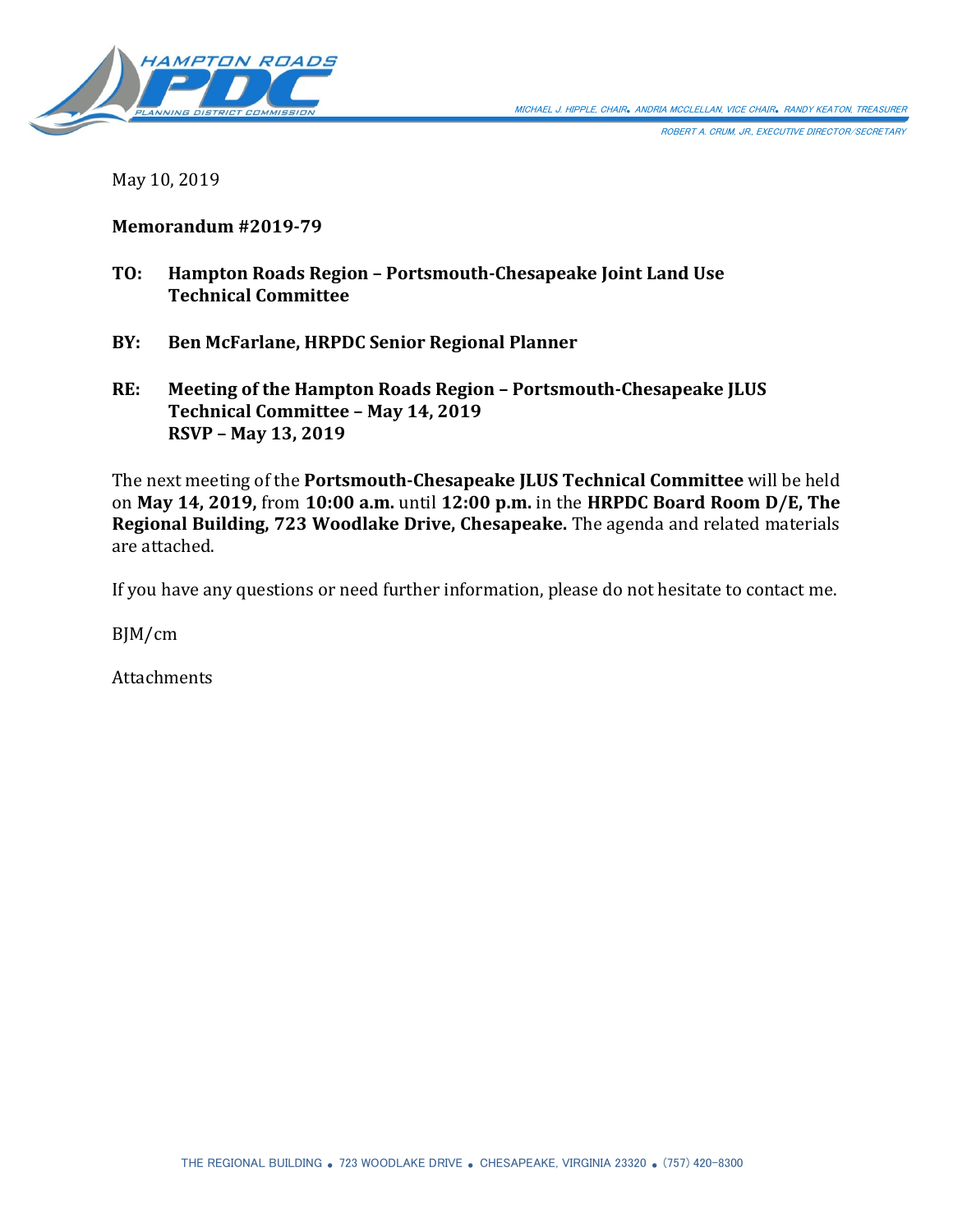## **Hampton Roads Region – Portsmouth-Chesapeake JLUS Technical Committee:**

Robert Geis, Chesapeake Jaleh Shea, Chesapeake<br>John Harbin, Chesapeake John Harbin, Chesapeake John Harbin, Chesapeake<br>
Carl Jackson, Portsmouth<br>
Earl Sorey, Chesapeake<br>
Brian Swets, Portsmouth Carl Jackson, Portsmouth Brian Swets, Portsmouth<br>David Jurgens, Chesapeake Ben White, Chesapeake David Jurgens, Chesapeake Meg Pittenger, Portsmouth

Robert Baldwin, Portsmouth Thomas Quattlebaum, Portsmouth<br>Robert Geis, Chesapeake Jaleh Shea, Chesapeake

#### **Copy:**

Brian Ballard, U.S. Navy Stephanie Mertig, AECOM<br>Mike Coleman, Office of the Secretary of Delceno Miles, The Miles Agency Mike Coleman, Office of the Secretary of<br>Veterans and Defense Affairs Susan Conner, USACE Natural Resources<br>Rick Dwyer, HRMFFA Greg Steele, USACE Rick Dwyer, HRMFFA Greg Steele, USAC<br>Toe Howell, U.S. Navy Greg Steele, OCA Joe Howell, U.S. Navy<br>Steve Jones, U.S. Navy Brian Joyner, Moffatt & Nichol Michael King, U.S. Navy

Ann Phillips, Office of the Secretary of<br>Natural Resources Andrea Sweigart, AECOM<br>Doug Taylor, U.S. Navy

#### **HRPDC Staff**

Robert Crum Keith Cannady Whitney Katchmark Ben McFarlane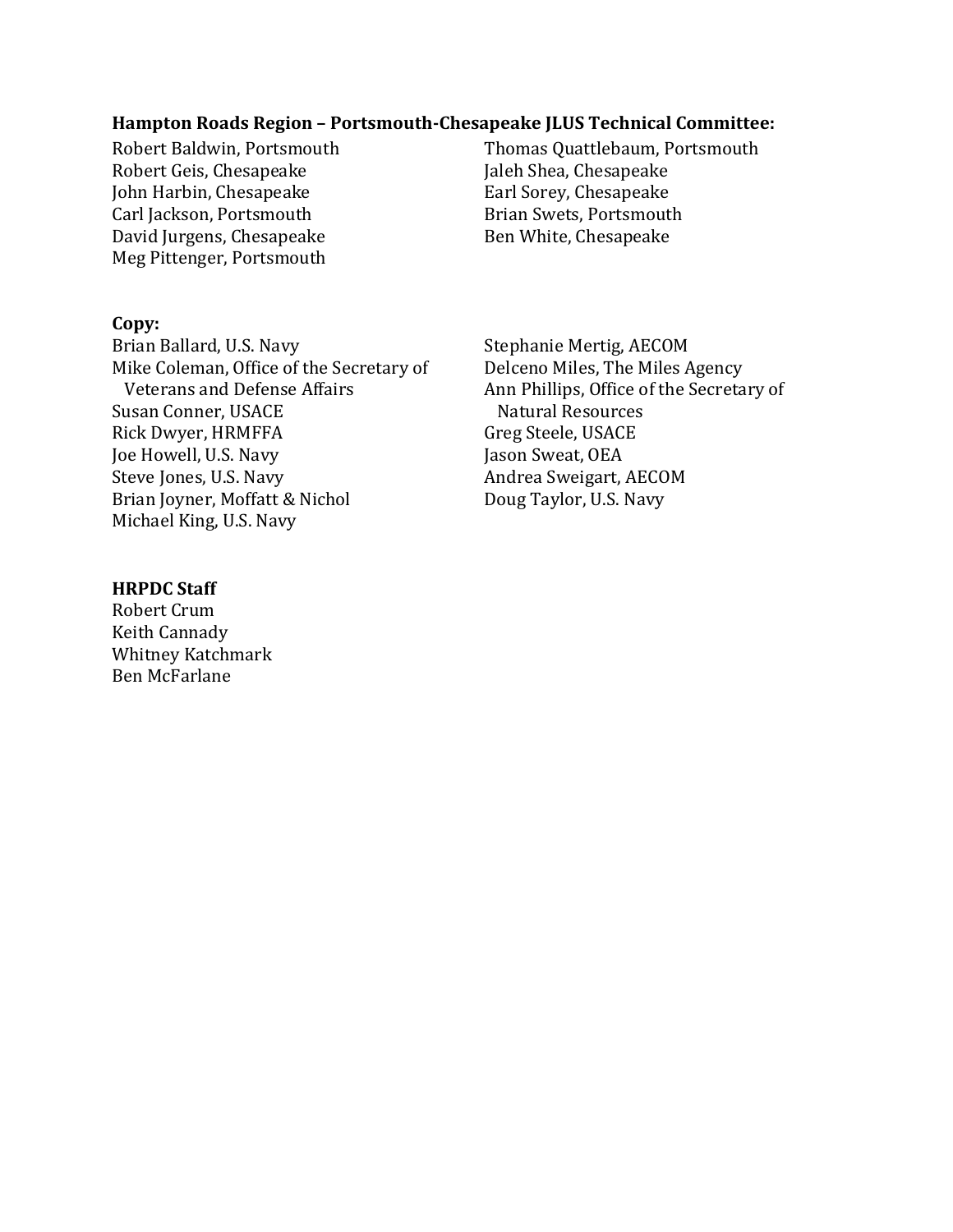# **AGENDA HAMPTON ROADS REGION – PORTSMOUTH-CHESAPEAKE JLUS TECHNICAL COMMITTEE May 14, 2019 10:00 A.M.**

# **1. Welcome & Introductions**

## **2. Public Comments**

**3. Summary of the July 30, 2018 Meeting of the Hampton Roads Region – Portsmouth-Chesapeake JLUS Technical Committee**

The summary and attendance for the above meeting are attached.

**Attachment:** 3A – July 2018 JLUS Technical Committee Meeting Summary

**ACTION:** Accept the Meeting Summary

#### **4. Work Plan Overview and Schedule**

The consultant team will brief the Committee on the final scope of work and schedule, including revisions and additions made since the last Technical Committee meeting in July 2018.

**ACTION:** None required

#### **5. Public Engagement Process**

The consultant team will lead a discussion with the Committee on the public engagement process, including scheduling of the stakeholder interviews.

**ACTION:** None required

#### **6. Next Steps**

The consultant team will brief the committee on immediate next steps for the project.

**ACTION:** Endorse next steps